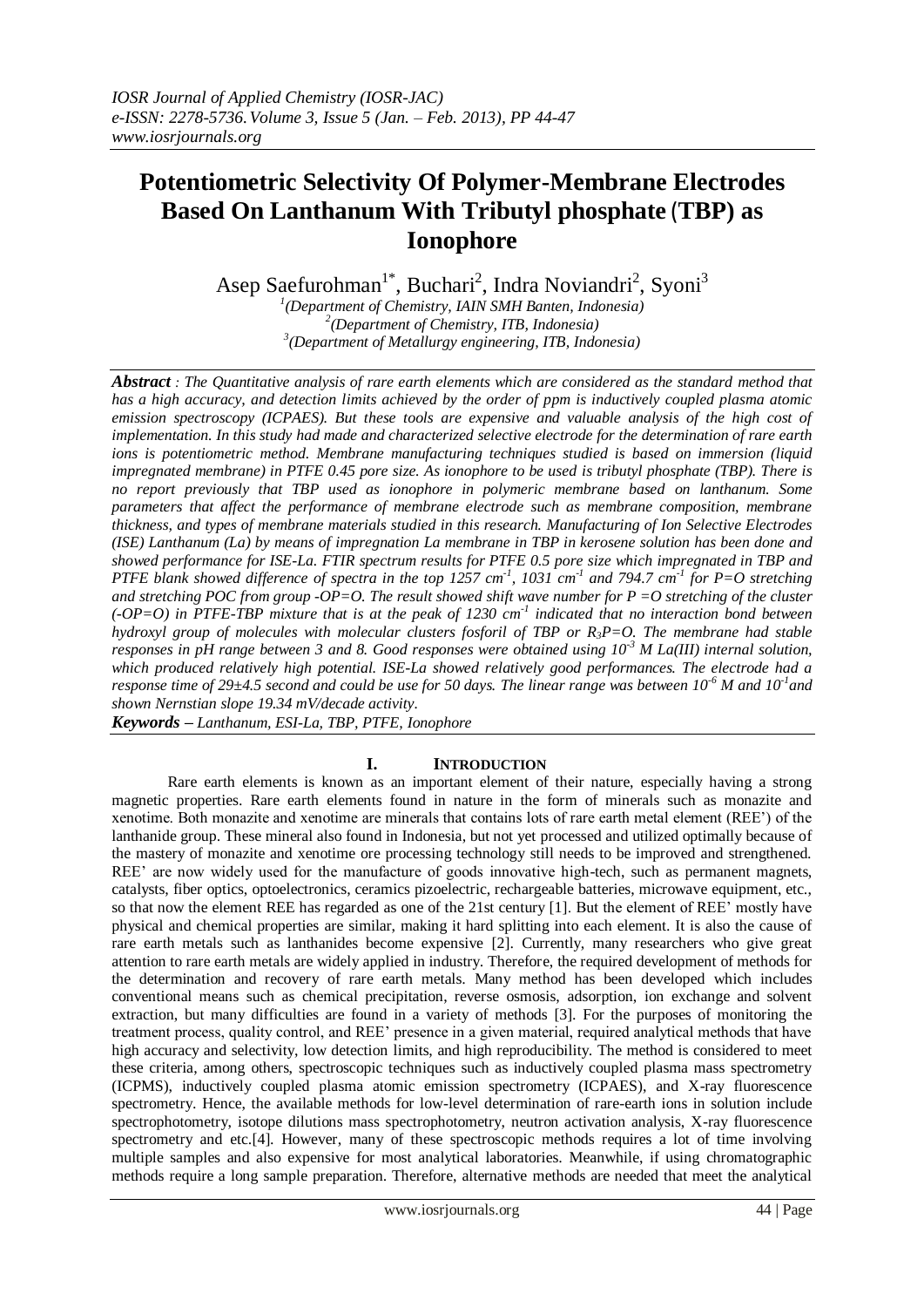criteria, simple in execution and relatively inexpensive. One method that has the potential of the electrode is the potentiometric method with membrane. Potentiometric method provides several advantages such as speed and ease of preparation and procedures, simple instrumentation, relatively fast response, very low detection limits, wide measurement range, an acceptable selectivity and low cost. This will make the availability of microelectrodes and electrodes for the determination of the required REE [5]. Membranous electrode has many types, and in this paper was chosen with reference to the type of tube and the solution in as well as sensor ionophores required. Therefore, it is feasible the development of methods to make sensors for lanthanide ions with high selectivity using the appropriate ionophores. Electrodes for the potentiometric determination can yield several benefits such as ease and speed of preparation and procedures, simple instrumentation, relatively fast response, wide measurement range and low cost. The extraction solvent has managed quite well for the extraction of REE' with supported liquid membrane (SLM) using organophosphate compounds such as TBP, TOPO, and EHEHP D<sub>2</sub>EHP. Hence, in this paper the compound will be studied or used as ionophores in membranes in selective electrodes ion. The principle of formation of the measured potential in both surface and transport based on this principle the same as that occurs in the extraction, while the TBP solvent extraction of lanthanides have been performed and shown to occur transport from the aqueous phase to organic phase by using TBP. In addition, this compound have not been used as ionophore in potentiometric systems. The main objective of this work is to introduce a selective and sensitive electrode for lanthanum, for the potentiometric monitoring of trace amount of  $La^{3+}$  using TBP as ionophore.

# **II. MATERIAL AND METHOD**

Tributyl phosphate (TBP) was obtained from Sigma Aldrich. High molecular weight poly(vinyl chloride), potassium tetrakis (4-chlorophenyl) borate (KTCPB), o-nitro phenyl octyl ether (NPOE), PTFE (Advantec, Japan) with pore size 0,45 µm pore and 0,2 µm pore. All other reagents used were of analytical grade and the solutions were prepared in doubly distilled water.

The method reported by Suyanta [6] and Jain A.J *et. al*., [7] was adopted for the fabrication of membranes. Membrane prepared in two method, Impregnated Liquid membrane (ILM). Impregnated Liquid membranes used for prepared ESI-La, with Teflon, length 10 cm, 1,5 diameter. PTFE (Advantec, Japan) with pore size 0,45 µm pore and 0,2 µm pore (impregnated in TBP), for 12 and 24 hours respectively. The electrode was prepared by gluing the electrode tube to the membrane. The inner reference electrode Ag/AgCl and the inner solution (a mixture of  $10^{-3}$  M KCl and  $10^{-3}$  M La<sup>3+</sup>) was set in the tube and connected to coaxial cable.

# **III. POTENTIAL MEASUREMENT**

The potential measurements of the solutions, prepared in the concentration range  $1.0 \times 10^{-1}$  -  $1.0 \times 10^{-6}$  M La<sup>3+</sup> ion, were carried out at 25 $\pm$ 1 °C with a Keithly 6  $\frac{1}{2}$  instrument pH/Ion meter. Leak less Ag/AgCl electrode (EDAQ) were employed as reference electrodes and potential were measured by setting up the following assembly:

Internal Reference electrode/internal solutions/ Membrane/ Test Solutions/External reference electrode

#### **IV. RESULT AND DISCUSSION WORKING CONCENTRATION RANGE AND SLOPE**

The potential response of all the three electrode using PTFE membrane 0,45 µm pore size with TBP in kerosene was investigated by varying the concentration of the test solution from  $1.0 \times 10^{-1}$  -  $1.0 \times 10^{-6}$ .



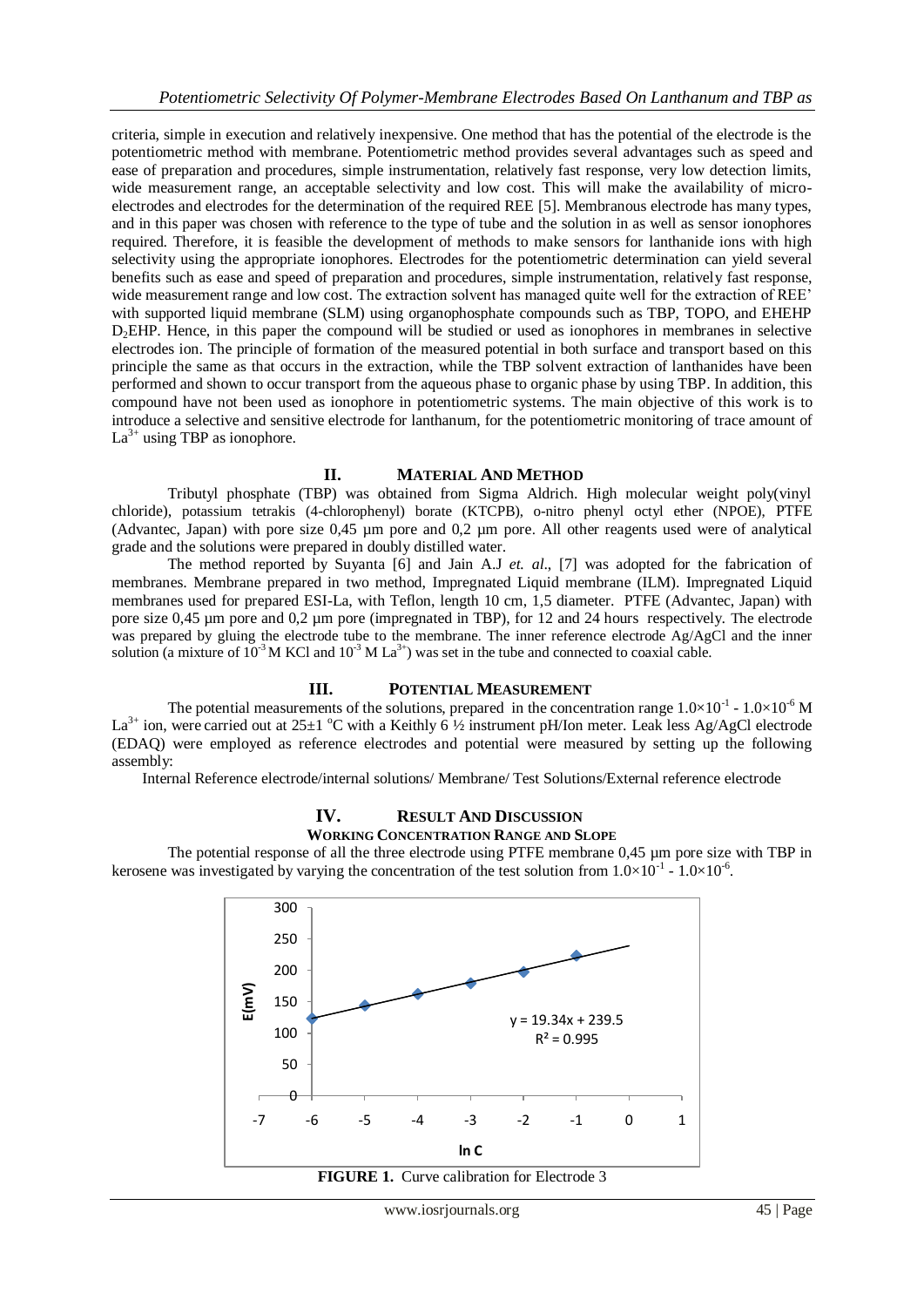The electrodes was made three electrodes, electrode 1, 2, and electrode 3. Hence, each electrode was impregnated in TBP which is various concentration. The electrodes 1 and electrodes 2 exhibit linear potential in the concentration range  $2.5 \times 10^{-1}$ -1.0 $\times 10^{-6}$  and  $2 \times 10^{-1}$ -1.0 $\times 10^{-6}$  with near-Nernstian slope 15.44 and 18.66 mV per decade activity, respectively. Meanwhile, the result showed that electrode 3 which is impregnated in TBP not only exhibit more linear potential response in the concentration range  $1.5 \times 10^{-1}$ -  $1.0 \times 10^{-6}$  but also with more a ideal-Nernstian slope of 19.34 mV per decade activity. It is important to mention that the addition of plasticizers did not improve the performance of the membranes. This observation may be ascribed to the fact that TBP themselves act as plasticizers and have been used earlier for this purpose [7].

The spectrum results showed in Figure 2 below (circle) for PTFE 0.2 pore size which impregnated in TBP and PTFE blank showed difference of spectra in the top  $1257 \text{ cm}^{-1}$ ,  $1031 \text{ cm}^{-1}$  and  $794.7 \text{ cm}^{-1}$  for P=O stretching and stretching POC from group -OP=O. The result showed shift wave number for P=O stretching of the cluster (-OP=O) in PTFE-TBP mixture that is at the peak of 1230 cm<sup>-1</sup> indicates that no interaction bond between hydroxyl group of molecules with molecular clusters fosforil of TBP or  $R_3P = Q$ .



# **Effect of pH on the Potential Response**

A series of solutions of La<sup>3+</sup> with pH ranging from 1 to 10 were prepared by adding H<sub>2</sub>SO<sub>4</sub> and NaOH solutions was showed in Figure 3 below. Solution potentials were measured by the cell system. pH dependence of the membrane electrode was investigated at  $1.0\times 10^{-3}$  M La<sup>3+</sup> concentration in the pH range 1-10 by adjusting the pH solution with  $H_2SO_4$  and NaOH. It was observed that the potential remains constant in the pH range relatively 4-9 and the same was taken as the working pH range of the electrodes. These results were relatively the same as those reported by other researchers, stating that pH was kept constant at 3-8 [6] and 3-9 [5].



**Figure 3**. Effect of pH on the potential response